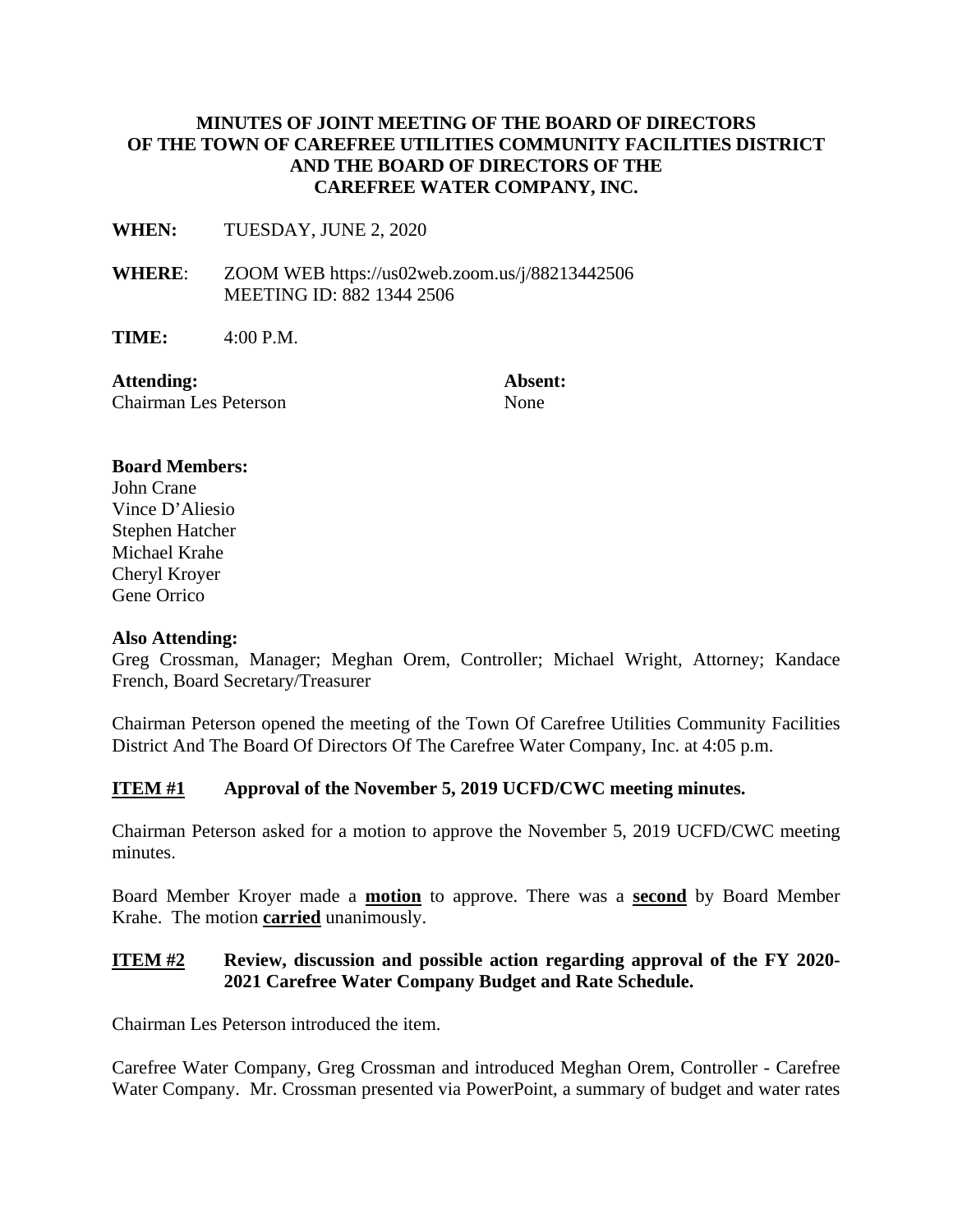for fiscal year 2020/2021. He noted that this fiscal year is the first year that the Carefree Water Company expects its revenues to top the 3 million dollar mark, a milestone for the Water Company. Additionally in this fiscal year, Carefree Water Company is proposing a 4.4% rate increase for both Base and Commodity rates, an increase of \$4.66 per month @ 12,300 gallons per month. The rate increase will be delayed to October 1, 2020 to allow residents to get their feet back on the ground during this Covid-19 emergency. The financial impact to the Carefree Water Company due to Covid-19 has been relatively minor. Carefree Water Company is working with customers that have had an impact on them. Mr. Crossman gave a shout out to the "front liners" as well as the Public Works employees, Liberty Utilities employees and the Town of Carefree Public Works Street Department employees. The Carefree Water Company is continuing a strong capital improvement budget. Mr. Crossman presented an overview of line items and responded to questions and comments from the Board. Board Member Crane asked regarding the new Fire hydrant locations. Mr. Crossman outlined the plan for the replacement of aging existing hydrants as well as the purchase of 2 new additional hydrants. Board Member Crane inquired about the Million gallon water tank and how long it will be down. Mr. Crossman explained the tank will be down for at least a week. There is risk associated with this and will need to be thought through carefully. Board Member Hatcher asked how has the new equipment helped save time and does it enhance safety? Mr. Crossman presented details of new equipment and associated safety and cost factors. Chairman Peterson commented on the 4.4% increase. Noting that delaying the rate increase to October makes it a 3.3% increase. Mr. Crossman responded to questions and comments from Chairman Peterson regarding the importance and benefits of the backup generators within the system.

Chairman Peterson recognized the Carefree Water Company employees for all they do and for keeping the system flowing and operating.

Chairman Peterson called for a motion for approval of the FY2020-2021 Carefree Water Company Budget and Rate Schedule as presented.

Board Member Crane made a **motion** to approve. There was a **second** by Board Member Orrico. The motion **carried** unanimously.

### **ITEM #3 Review, discussion and possible action to approve Resolution 2020-01 authorizing the creation of a Health and Dependent Care Flexible Spending Account for Water Company employees.**

Chairman Peterson introduced the item.

Greg Crossman presented details of Health and Dependent Care Flexible Spending accounts via PowerPoint. Mr. Crossman explained that Carefree Water Company employees currently have had the option to enjoy the flexible spending benefit from November 1, 2019 to October 31<sup>,</sup> 2020. In order to continue the benefit for the upcoming year, there will need to be approval from the Town of Carefree Utilities Community Facilities District Board. FSA is a voluntary program on the part of individual employees, they have the choice whether to participate or not. Funding for the program comes via payroll deductions. The monies deposited into the FSA account are pretax dollars. There are no administrative fees; this is paid by the Health Insurance provider,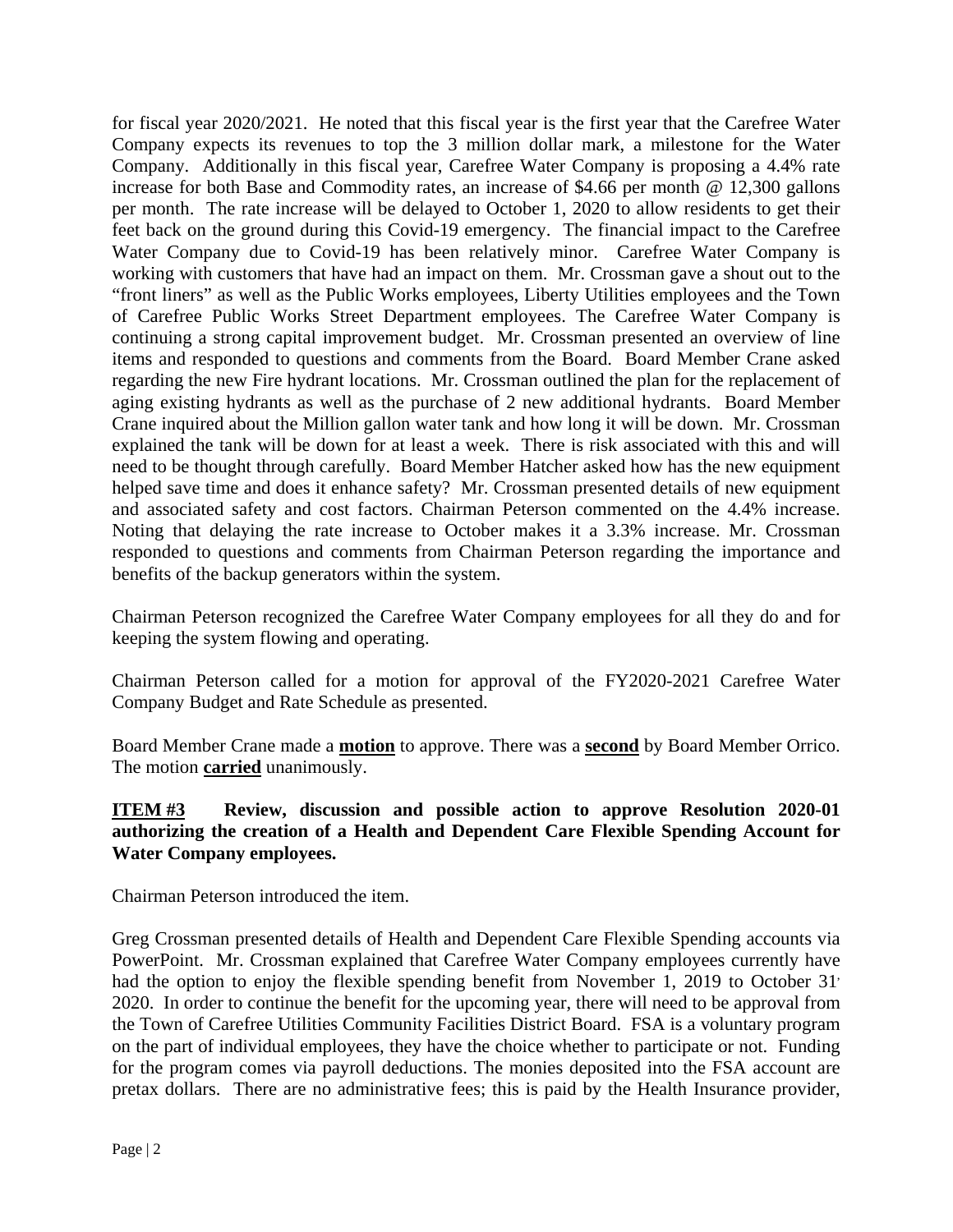United Healthcare. Contribution to the FSA account is limited by the IRS. For 2020-2021, the Health FSA contribution is limited to \$2750.00 and the Dependent care annual contribution is limited to \$5000.00. Board member Krahe noted that in the document under the adoption information, it states that a maximum of \$500.00 may be carried over each year.

Chairman Peterson asked for a motion to approve Resolution 2020-01 authorizing the creation of a Health and Dependent Care Flexible Spending Account for Water Company employees.

Board Member Orrico made a **motion** to approve. There was a **second** by Board Member Kroyer. The motion **carried** unanimously.

## **ITEM #4 Adjournment**

Chairman Peterson announced the agenda item and asked for a motion to adjourn.

Board Member Orrico made a **motion** to adjourn. There was a **second** by Board Member Kroyer. The motion **carried** unanimously.

The meeting adjourned at 4:58 p.m.

DATED this 11th of June, 2020.

UCFD/CWC

\_\_\_\_\_\_\_\_\_\_\_\_\_\_\_\_\_\_\_\_\_\_\_\_\_\_\_\_\_\_\_\_\_\_\_\_\_\_\_ Kandace French Contreras, Secretary/Treasurer

\_\_\_\_\_\_\_\_\_\_\_\_\_\_\_\_\_\_\_\_\_\_\_\_\_\_\_\_\_\_\_\_\_\_\_\_\_\_\_

BOARD OF DIRECTORS

Les Peterson, Chairman

Attest:

\_\_\_\_\_\_\_\_\_\_\_\_\_\_\_\_\_\_\_\_\_\_\_\_\_\_\_\_\_\_\_\_\_\_\_\_\_\_\_ Kandace French Contreras, Secretary/Treasurer